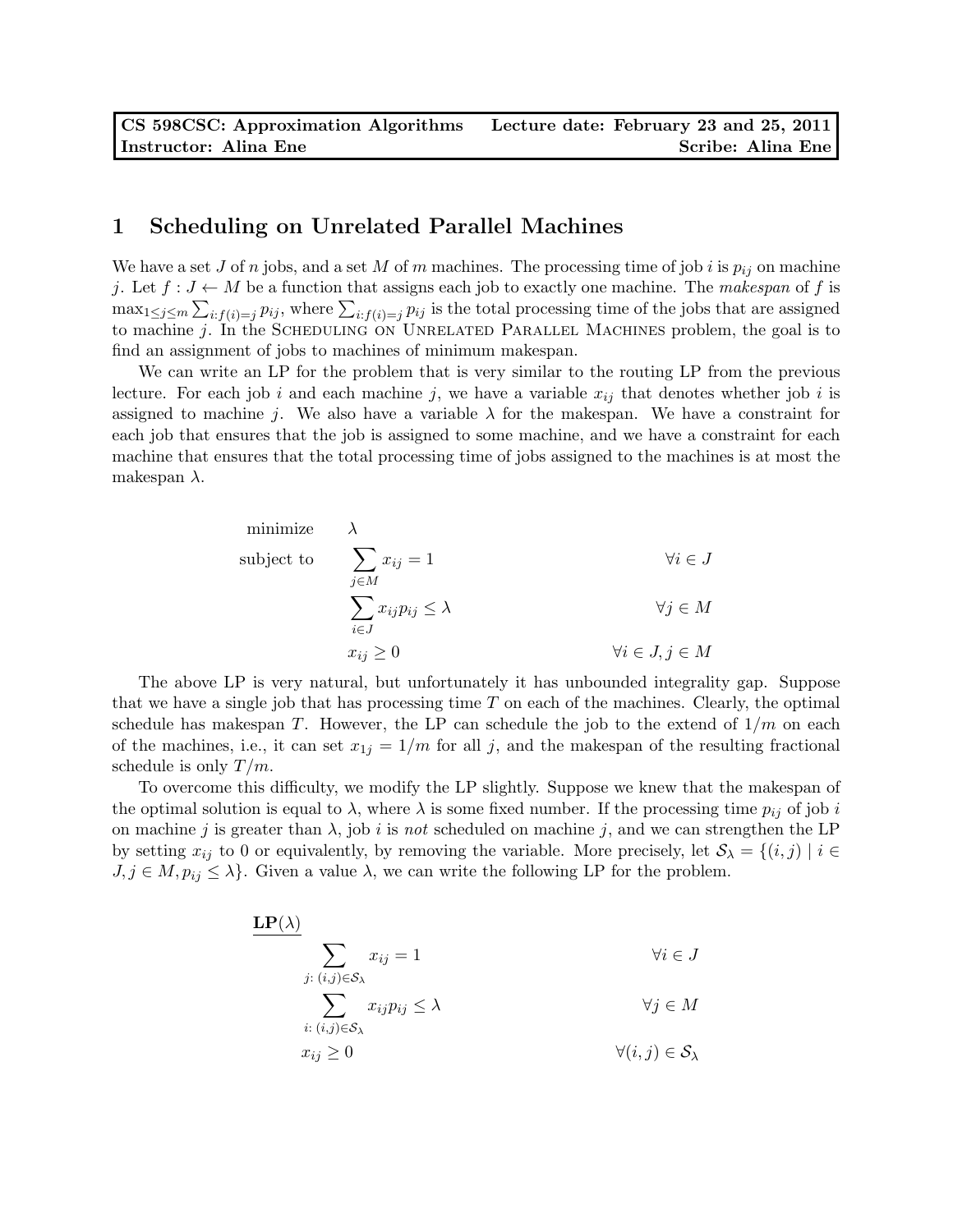Note that the LP above does not have an objective function. In the following, we are only interested in whether the LP is feasible, i.e, whether there is an assignment that satisfies all the constraints. Also, we can think of  $\lambda$  as a parameter and  $\mathbf{LP}(\lambda)$  as a family of LPs, one for each value of the parameter. A useful observation is that, if  $\lambda$  is a lower bound on the makespan of the optimal schedule,  $\mathbf{LP}(\lambda)$  is feasible and it is a valid relaxation for the SCHEDULING ON UNRELATED PARALLEL MACHINES problem.

**Lemma 1.** Let  $\lambda^*$  be the minimum value of the parameter  $\lambda$  such that  $LP(\lambda)$  is feasible. We can find  $\lambda^*$  in polynomial time.

**Proof:** For any fixed value of  $\lambda$ , we can check whether  $\mathbf{LP}(\lambda)$  is feasible using a polynomial-time algorithm for solving LPs. Thus we can find  $\lambda^*$  using binary search starting with the interval  $[0,\sum$  $_{i,j}$   $p_{ij}$ ].

In the following, we will show how to round a solution to  $\mathbf{LP}(\lambda^*)$  in order to get a schedule with makespan at most  $2\lambda^*$ . As we will see shortly, it will help to round a solution to  $\mathbf{LP}(\lambda^*)$  that is a vertex solution.

Let x be a vertex solution to  $\mathbf{LP}(\lambda^*)$ . Let G be a bipartite graph on the vertex set  $J \cup M$  that has an edge ij for each variable  $x_{ij} \neq 0$ . We say that job i is fractionally set if  $x_{ij} \in (0, 1)$  for some j. Let F be the set of all jobs that are fractionally set, and let H be a bipartite graph on the vertex set  $F \cup M$  that has an edge ij for each variable  $x_{ij} \in (0,1)$ ; note that H is the induced subgraph of G on  $F \cup M$ . As shown in Lemma [2,](#page-1-0) the graph H has a matching that matches every job in F to a machine, and we will use such a matching in the rounding algorithm.

<span id="page-1-0"></span>**Lemma 2.** The graph G has a matching that matches every job in  $F$  to a machine.

We are now ready to give the rounding algorithm.

| SUPM-Rounding                                                           |
|-------------------------------------------------------------------------|
| Find $\lambda^*$                                                        |
| Find a vertex solution x to $\mathbf{LP}(\lambda^*)$                    |
| For each i and j such that $x_{ij} = 1$ , assign job i to machine j     |
| Construct the graph $H$                                                 |
| Find a maximum matching $M$ in $H$                                      |
| Assign the fractionally set jobs according to the matching $\mathcal M$ |

<span id="page-1-1"></span>Theorem 3. Consider the assignment constructed by SUPM-Rounding. Each job is assigned to a machine, and the makespan of the schedule is at most  $2\lambda^*$ .

**Proof:** By Lemma [2,](#page-1-0) the matching  $M$  matches every fractionally set job to a machine and therefore all of the jobs are assigned. After assigning all of the integrally set jobs, the makespan (of the partial schedule) is at most  $\lambda^*$ . Since M is a matching, each machine receives at most one additional job. Let i be a fractionally set job, and suppose that i is matched (in  $\mathcal{M}$ ) to machine j. Since the pair  $(i, j)$  is in  $S_{\lambda^*}$ , the processing time  $p_{ij}$  is at most  $\lambda^*$ , and therefore the total processing time of machine j increases by at most  $\lambda$  after assigning the fractionally set jobs. Therefore the makespan of the final schedule is at most  $2\lambda^*$ .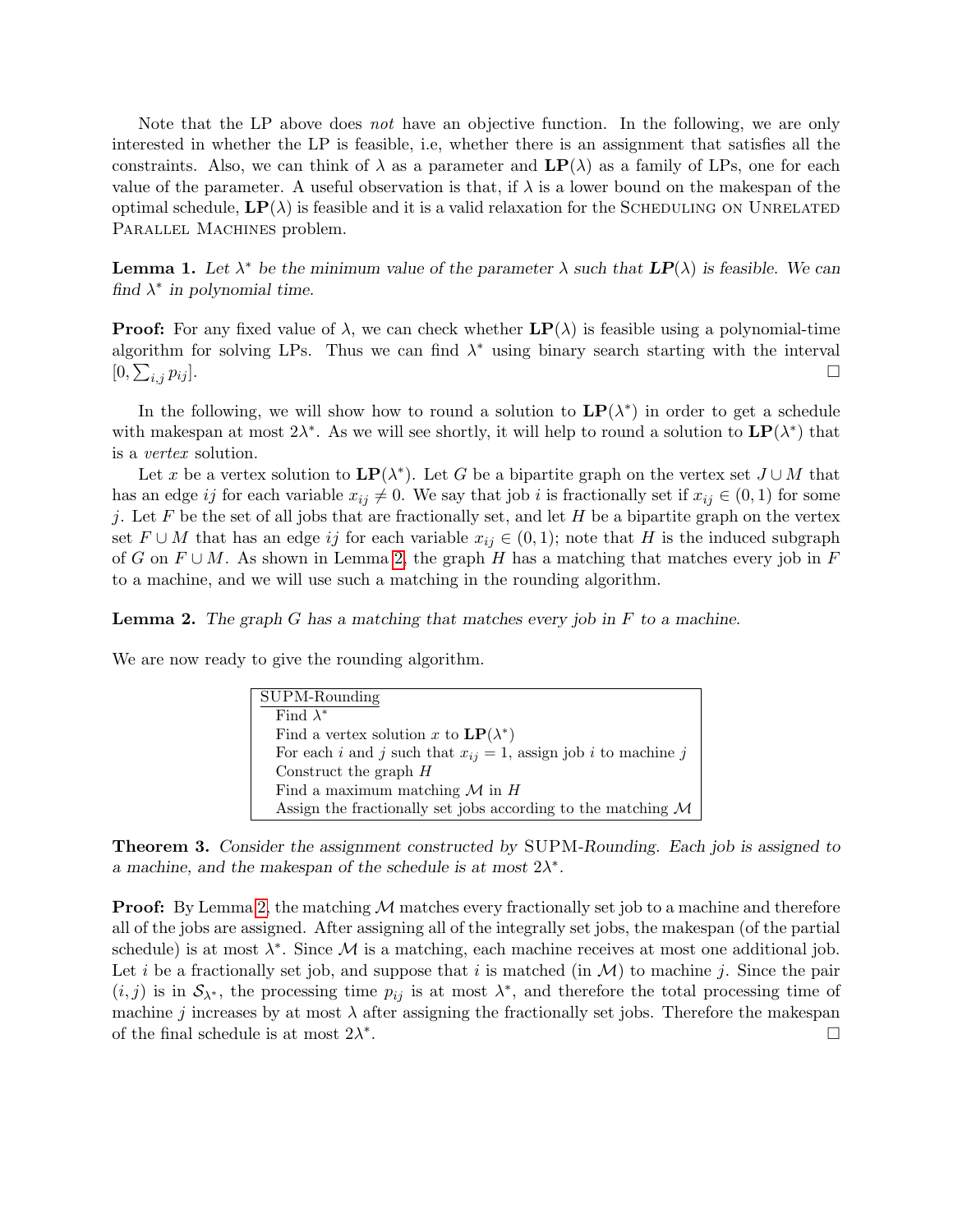Exercise: Give an example that shows that Theorem [3](#page-1-1) is tight. That is, give an instance and a vertex solution such that the makespan of the schedule SUPM-Rounding is at least  $(2 - o(1))\lambda^*$ .

Since  $\lambda^*$  is a lower bound on the makespan of the optimal schedule, we get the following corollary.

Corollary 4. SUPM-Rounding achieves a 2-approximation.

<span id="page-2-0"></span>Now we turn our attention to Lemma [2](#page-1-0) and some other properties of vertex solutions to  $\mathbf{LP}(\lambda)$ .

**Lemma 5.** If  $LP(\lambda)$  is feasible, any vertex solution has at most  $m + n$  non-zero variables and it sets at least  $n - m$  of the jobs integrally.

**Proof:** Let x be a vertex solution to  $\text{LP}(\lambda)$ . Let r denote the number of pairs in  $S_\lambda$ . Note that **LP**( $\lambda$ ) has r variables, one for each pair  $(i, j) \in S_\lambda$ . If x is a vertex solution, it satisfies r of the constraints of  $\mathbf{LP}(\lambda)$  with equality. The first set of constraints consists of m constraints, and the second set of constraints consists of n constraints. Therefore at least  $r - (m + n)$  of the tight constraints are from the third set of constraints, i.e., at least  $r - (m + n)$  of the variables are set to zero.

We say that job i is set fractionally if  $x_{ij} \in (0,1)$  for some j; job i is set integrally if  $x_{ij} \in \{0,1\}$ for all j. Let I and F be the set of jobs that are set integrally and fractionally (respectively). Clearly,  $|I| + |F| = n$ . Any job i that is fractionally set is assigned (fractionally) to at least two machines, i.e., there exist  $j \neq \ell$  such that  $x_{ij} \in (0,1)$  and  $x_{i\ell} \in (0,1)$ . Therefore there are at least  $2|F|$  distinct non-zero variables corresponding to jobs that are fractionally set. Additionally, for each job i that is integrally set, there is a variable  $x_{ij}$  that is non-zero. Thus the number of non-zero variables is at least  $|I| + 2|F|$ . Hence  $|I| + |F| = n$  and  $|I| + 2|F| \le m + n$ , which give us that |I| is at least  $n - m$ .

**Definition 1.** A connected graph is a **pseudo-tree** if the number of edges it most the number of vertices plus one. A graph is a **pseudo-forest** if each of its connected components is a pseudo-tree.

**Lemma 6.** The graph  $G$  is a pseudo-forest.

**Proof:** Let C be a connected component of G. We restrict  $\mathbf{LP}(\lambda)$  and x to the jobs and machines in C to get  $\mathbf{LP}'(\lambda)$  and x'. Note that x' is a feasible solution to  $\mathbf{LP}'(\lambda)$ . Additionally, x' is a vertex solution to  $\mathbf{LP}'(\lambda)$ . If not, x' is a convex combination of two feasible solutions  $x'_1$  and  $x'_2$ to  $\mathbf{LP}'(\lambda)$ . We can extend  $x'_1$  and  $x'_2$  to two solutions  $x_1$  and  $x_2$  to  $\mathbf{LP}(\lambda)$  using the entries of x that are not in x'. By construction,  $x_1$  and  $x_2$  are feasible solutions to  $\mathbf{LP}(\lambda)$ . Additionally, x is a convex combination of  $x_1$  and  $x_2$ , which contradicts the fact that x is a vertex solution. Thus  $x'$ is a vertex solution to  $\mathbf{LP}'(\lambda)$  and, by Lemma [5,](#page-2-0) x' has at most  $n' + m'$  non-zero variables, where  $n'$  and  $m'$  are the number of jobs and machines in C. Thus C has  $n' + m'$  vertices and at most  $n' + m'$  edges, and therefore it is a pseudo-tree.

**Proof of Lemma [2:](#page-1-0)** Note that each job that is integrally set has degree one in  $G$ . We remove each integrally set job from  $G$ ; note that the resulting graph is  $H$ . Since we removed an equal number of vertices and edges from  $G$ , it follows that  $H$  is a pseudo-forest as well. Now we construct a matching  $M$  as follows.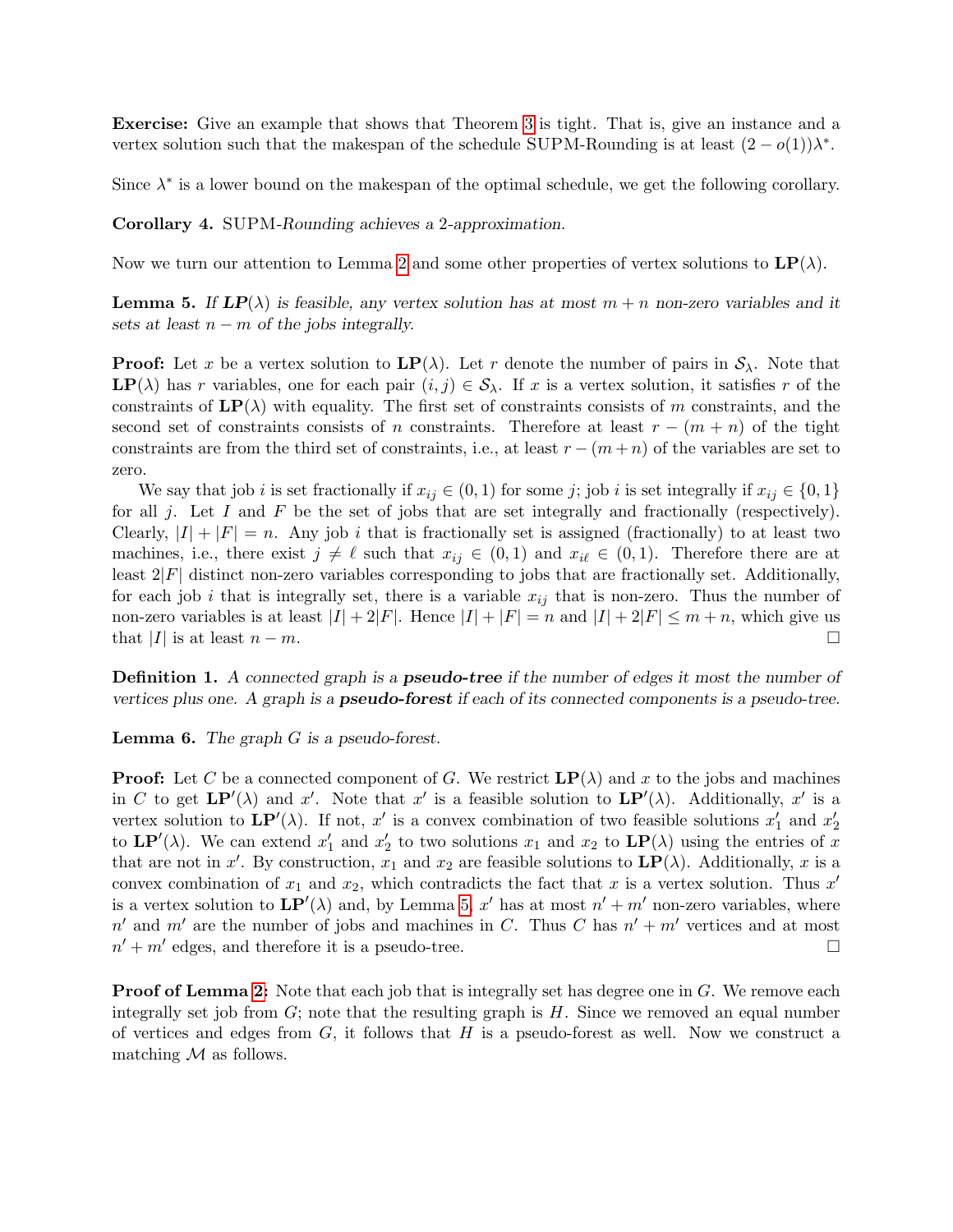Note that every job vertex has degree at least 2, since the job is fractionally assigned to at least two machines. Thus all of the leaves (degree-one vertices) of  $H$  are machines. While  $H$  has at least one leaf, we add the edge incident to the leaf to the matching and we remove both of its endpoints from the graph. If  $H$  does not have any leaves,  $H$  is a collection of vertex-disjoint cycles, since it is a pseudo-forest. Moreover, each cycle has even length, since  $H$  is bipartite. We construct a perfect matching for each cycle (by taking alternate edges), and we add it to our matching.  $\Box$ 

Exercise: (Exercise 17.1 in [\[3\]](#page-7-0)) Give a proof of Lemma [2](#page-1-0) using Hall's theorem.

## 2 Generalized Assignment Problem

The GENERALIZED ASSIGNMENT problem is a generalization of the SCHEDULING ON UNRELATED PARALLEL MACHINES problem in which there are costs associated with each job-machine pair, in addition to a processing time. More precisely, we have a set J of  $n$  jobs, a set M of  $m$  machines, and a target  $\lambda$ . The processing time of job i is  $p_{ij}$  on machine j, and the cost of assigning job i to machine j is  $c_{ij}$ . Let  $f: J \to M$  be a function that assigns each job to exactly one machine. The assignment f is feasible if its makespan is at most  $\lambda$  (recall that  $\lambda$  is part of the input), and its cost is  $\sum_i c_{if(i)}$ . In the GENERALIZED ASSIGNMENT problem, the goal is to construct a minimum cost assignment f that is feasible, provided that there is a feasible assignment.

In the following, we will show that, if there is a schedule of cost C and makespan at most  $\lambda$ , then we can construct a schedule of cost at most C and makespan at most  $2\lambda$ .

As before, we let  $S_\lambda$  denote the set of all pairs  $(i, j)$  such that  $p_{ij} \leq \lambda$ . We can generalize the relaxation  $\mathbf{LP}(\lambda)$  from the previous section to the following LP.



Since we also need to preserve the costs, we can no longer use the previous rounding; in fact, it is easy to see that the previous rounding is arbitrarily bad for the GENERALIZED ASSIGNMENT problem. However, we will still look for a matching, but in a slightly different graph.

But before we give the rounding algorithm for the GENERALIZED ASSIGNMENT problem, we take a small detour into the problem of finding a minimum-cost matching in a bipartite graph. In the MINIMUM COST BIPARITE MATCHING problem, we are given a bipartite graph  $B = (V_1 \cup V_2, E)$ with costs  $c_e$  on the edges, and we want to construct a minimum cost matching  $M$  that matches every vertex in  $V_1$ , if there is such a matching. For each vertex v, let  $\delta(v)$  be the set of all edges incident to v. We can write the following LP for the problem.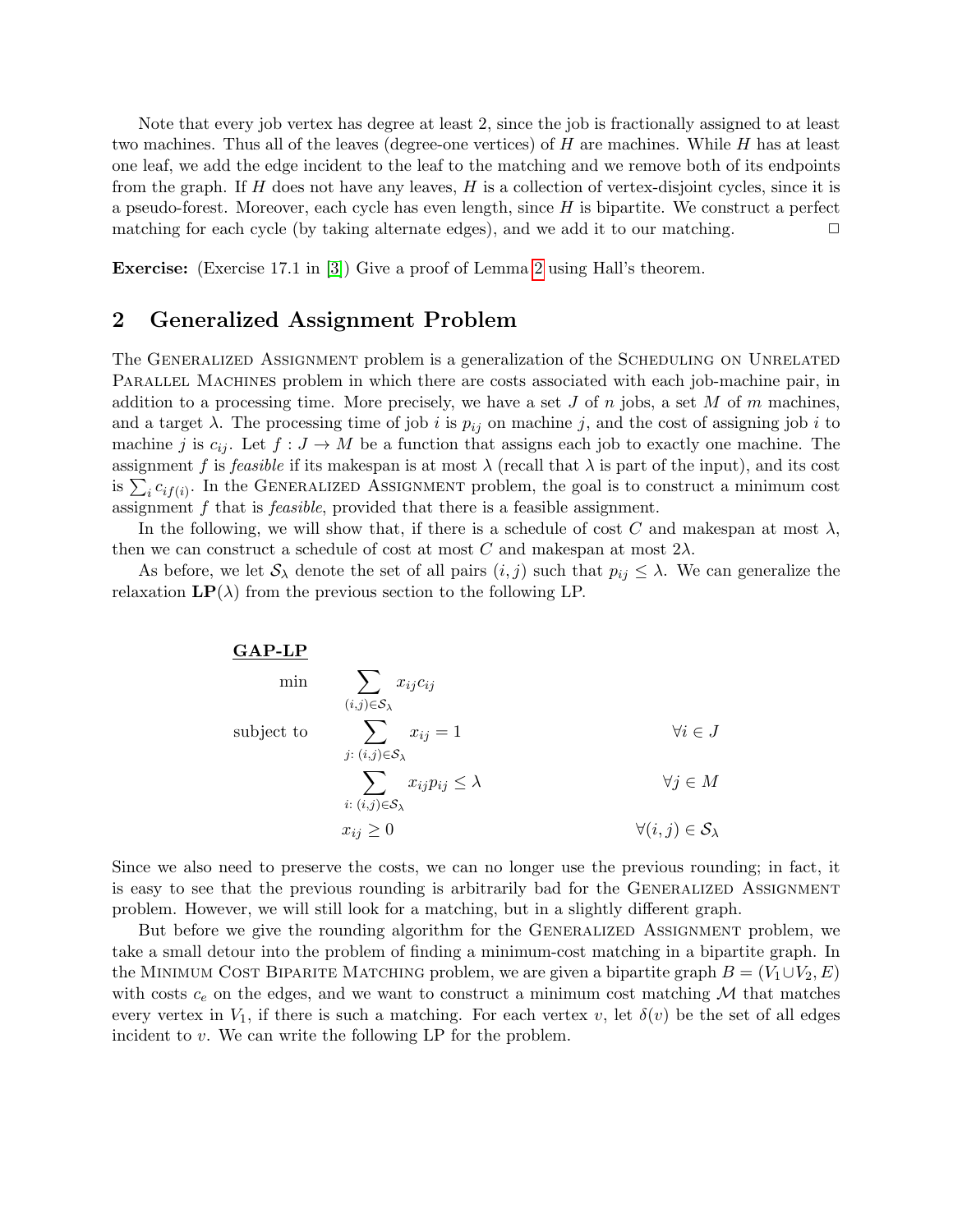$BipartiteMatching(B)$ 

min  
\n
$$
\sum_{e \in E(B)} c_e y_e
$$
\nsubject to  
\n
$$
\sum_{e \in \delta(v)} y_e = 1
$$
\n
$$
\sum_{e \in \delta(v)} y_e \le 1
$$
\n
$$
\forall v \in V_1
$$
\n
$$
\forall v \in V_2
$$
\n
$$
y_e \ge 0
$$
\n
$$
\forall e \in E(B)
$$

<span id="page-4-0"></span>**Theorem 7 (Edmonds [\[2\]](#page-7-1)).** For any bipartite graph B, any vertex solution to **BipartiteMatching** $(B)$ is an integer solution. Moreover, given a feasible fractional solution, we can find in polynomial time a feasible solution z such that z is integral and

$$
\sum_{e \in E(B)} c_e z_e \le \sum_{e \in E(B)} c_e y_e.
$$

Let x be an optimal vertex solution to  $\mathbf{GAP-LP}$ . As before, we want to construct a graph G that has a matching  $M$  that matches all jobs. The graph  $G$  will now have costs on its edges and we want a matching of cost at most C. Recall that for SCHEDULING ON UNRELATED PARALLEL MACHINES we defined a bipartite graph on the vertex set  $J \cup M$  that has an edge ij for every variable  $x_{ij}$ that is non-zero. We can construct the same graph for GENERALIZED ASSIGNMENT, and we can assign a cost  $c_{ij}$  to each edge ij. If the solution x was actually a fractional matching — that is, if x was a feasible solution to **BipartiteMatching**  $(G)$  — Theorem [7](#page-4-0) would give us the desired matching. The solution x satisfies the constraints corresponding to vertices  $v \in J$ , but it does not necessarily satisfy the constraints corresponding vertices  $v \in M$ , since a machine can be assigned more than one job. To get around this difficulty, we will introduce several nodes representing the same machine, and we will use  $x$  to construct a fractional matching for the resulting graph.

The fractional solution x assigns  $\sum_{i\in J} x_{ij}$  jobs to machine j; let  $k_j = \lceil \sum_{i\in J} x_{ij} \rceil$ . We construct a bipartite graph G as follows. For each job i, we have a node i. For each machine j, we have  $k_j$ nodes  $(j, 1), \dots, (j, k_j)$ . We can think of the nodes  $(j, 1), \dots, (j, k_j)$  as slots on machine j. Since now we have multiple slots on each of the machines, we need a fractional assignment y that assigns a job to slots on the machines. More precisely, y has an entry  $y_{i,(j,s)}$  for each job i and each slot  $(j, s)$  that represents the fraction of job i that is assigned to the slot. We give the algorithm that constructs y from x below. Once we have the solution y, we add an edge between any job i and any machine slot  $(j, s)$  such that  $y_{i,(j,s)}$  is non-zero. Additionally, we assign a cost  $c_{i,(j,s)}$  to each edge  $(i,(j,s))$  of G that is equal to  $c_{ij}$ .

When we construct y, we consider each machine in turn. Let  $j$  be the current machine. Recall that we want to ensure that y assigns at most one job to each slot; as such, we will think of each slot on machine  $j$  as a bin with capacity 1. We "pack" jobs into the bins greedily. We only consider jobs i such that  $p_{ij}$  is at most  $\lambda$ ; let h denote the number of such jobs. We assume without loss of generality that these are labeled as  $1, 2, \dots, h$ , and  $p_{1j} \geq p_{2j} \geq \dots \geq p_{hj}$ . Informally, when we construct y, we consider the jobs  $1, 2, \dots, h$  in this order. Additionally, we keep track of the bin that has not been filled and the amount of space s available on that bin. When we consider job  $i$ ,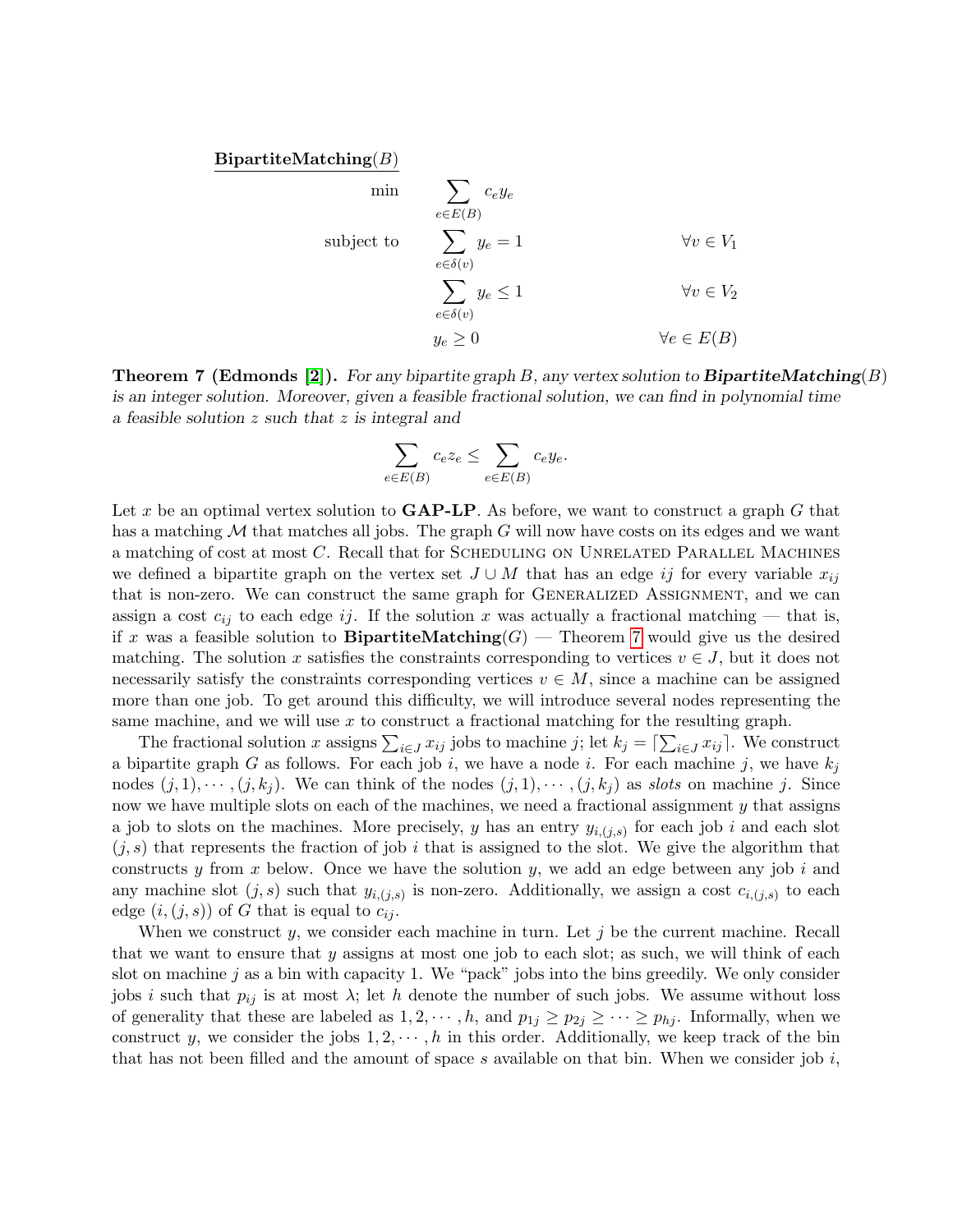





we try to pack  $x_{ij}$  into the current bin: if there is at least  $x_{ij}$  space available, i.e.,  $x_{ij} \leq s$ , we pack the entire amount into the current bin; otherwise, we pack as much as we can into the current bin, and we pack the rest into the next bin. (See Figure 1 for an example.)

**Lemma 8.** The solution y constructed by GREEDYPACKING is a feasible solution to BIPARTITEMATCHING(G). Moreover,

$$
\sum_{(i,(j,s)) \in E(G)} y_{i,(j,s)} c_{i,(j,s)} = \sum_{(i,j) \in S_{\lambda}} x_{ij} c_{ij}.
$$

**Proof:** Note that, by construction,  $x_{ij} = \sum_{s=1}^{k_j} y_{i,(j,s)}$ . Therefore, for any job i, we have

$$
\sum_{(i,(j,s))\in\delta(i)} y_{i,(j,s)} = \sum_{j:(i,j)\in\mathcal{S}_{\lambda}} \sum_{s=1}^{k_j} y_{i,(j,s)} = \sum_{j:(i,j)\in\mathcal{S}_{\lambda}} x_{ij} = 1
$$

Additionally, since we imposed a capacity of 1 on the bins associated with each slot, it follows that, for any slot  $(j, s)$ ,

$$
\sum_{(i,(j,s)\in\delta((j,s)))} y_{i,(j,s)} \le 1
$$

Therefore y is a feasible solution to BIPARTITEMATCHING(G). Finally,

$$
\sum_{(i,(j,s)) \in E(G)} = \sum_{i=1}^{n} \sum_{j:(i,j) \in S_{\lambda}} \sum_{s=1}^{k_j} y_{i,(j,s)} c_{ij} = \sum_{(i,j) \in S_{\lambda}} x_{ij} c_{ij}
$$

 $\Box$ 

<span id="page-5-0"></span>Theorem [7](#page-4-0) gives us the following corollary.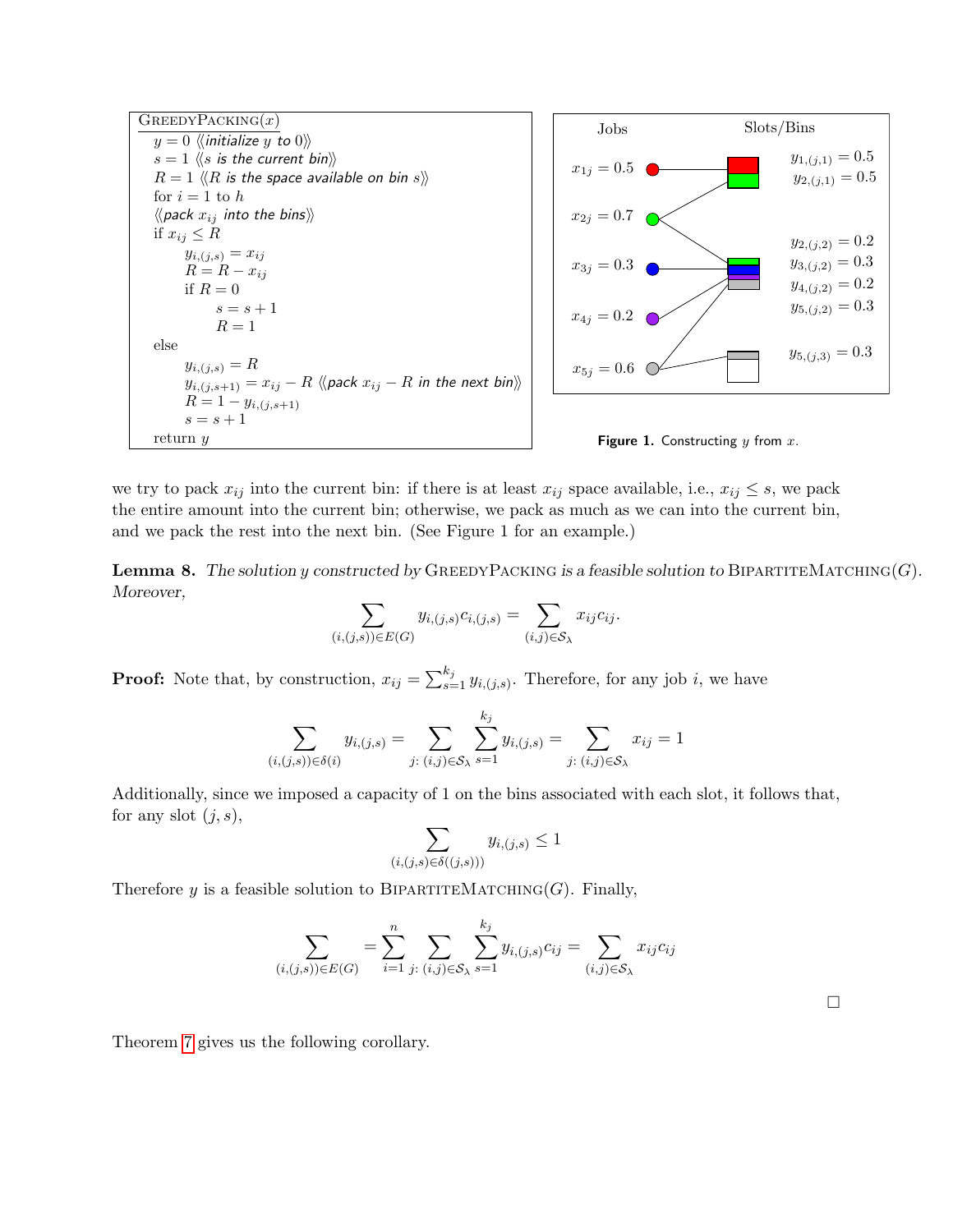**Corollary 9.** The graph  $G$  has a matching  $M$  that matches every job and it has cost at most  $\sum_{(i,j)\in\mathcal{S}_{\lambda}} x_{ij}c_{ij}$ . Moreover, we can find such a matching in polynomial time.

| GAP-Rounding                                                                     |
|----------------------------------------------------------------------------------|
| let x be an optimal solution to $\mathbf{GAP\text{-}LP}$                         |
| $y =$ GREEDYPACKING $(x)$                                                        |
| construct the graph $G$                                                          |
| construct a matching $M$ in G such that $M$ matches every job                    |
| and the cost of M is at most $\sum_{(i,j)\in\mathcal{S}_{\lambda}} x_{ij}c_{ij}$ |
| for each edge $(i, (j, s)) \in \mathcal{M}$                                      |
| assign job $i$ to machine $j$                                                    |

**Theorem 10.** Let  $C = \sum_{(i,j) \in S_{\lambda}} x_{ij} c_{ij}$ . The schedule returned by **GAP-Rounding** has cost at most C and makespan at most  $2\lambda$ .

**Proof:** By Corollary [9,](#page-5-0) the cost of the schedule is at most C. Therefore we only need to upper bound the makespan of the schedule.

Consider a machine j. For any slot  $(j, s)$  on machine j, let

$$
q_{js} = \max_{i:y_{i,(j,s)}>0} p_{ij}
$$

That is,  $q_{is}$  is the maximum processing time of any pair ij such that job i is assigned (in y) to the slot  $(j, s)$ . It follows that the total processing time of the jobs that M assigns to machine j is at most  $\sum_{s=1}^{k_j} q_{js}$ .

Since **GAP-LP** has a variable  $x_{ij}$  only for pairs  $(i, j)$  such that  $p_{ij}$  is at most  $\lambda$ , it follows that  $q_{j1}$  is at most  $\lambda$ . Therefore we only need to show that  $\sum_{s=2}^{k_j} q_{js}$  is at most  $\lambda$  as well. Consider a slot s on machine j such that  $s > 1$ . Recall that we labeled the jobs that are relevant to machine j that is, jobs i such that  $p_{ij}$  is at most  $\lambda$  — as  $1, 2, \dots, h$  such that  $p_{1j} \geq p_{2j} \geq \dots \geq p_{hj}$ . Consider a job  $\ell$  that is assigned to slot s. Since GREEDYPACKING considers jobs in non-increasing order according to their processing times, the processing time  $p_{\ell j}$  of job  $\ell$  is at most the processing time of any job assigned to the slot  $s - 1$ . Therefore  $p_{\ell j}$  is upper bounded by any convex combination  $\sum_i y_{i,(j,s-1)} = 1$  and thus  $p_{\ell j}$  is at most  $\sum_i y_{i,(j,s-1)} p_{ij}$ . It follows that of the processing times of the jobs that are assigned to the slot  $s - 1$ . Since the slot  $s - 1$  is full,

$$
\sum_{s=2}^{k_j} q_{js} \le \sum_{s=2}^{k_j} \sum_i y_{i,(j,s-1)} p_{ij} \le \sum_{s=1}^{k_j} \sum_i y_{i,(j,s)} p_{ij}
$$

By construction,  $\sum_s y_{i,(j,s)} = x_{ij}$ , and therefore

$$
\sum_{s=1}^{k_j} \sum_i y_{i,(j,s)} p_{ij} = \sum_i p_{ij} \sum_{s=1}^s y_{i,(j,s)} = \sum_i p_{ij} x_{ij}
$$

Since  $x$  is a feasible solution to the  $\mathbf{GAP-LP}$ ,

$$
\sum_{s=2}^{k_j} q_{js} \le \sum_i p_{ij} x_{ij} \le \lambda
$$

which completes the proof.